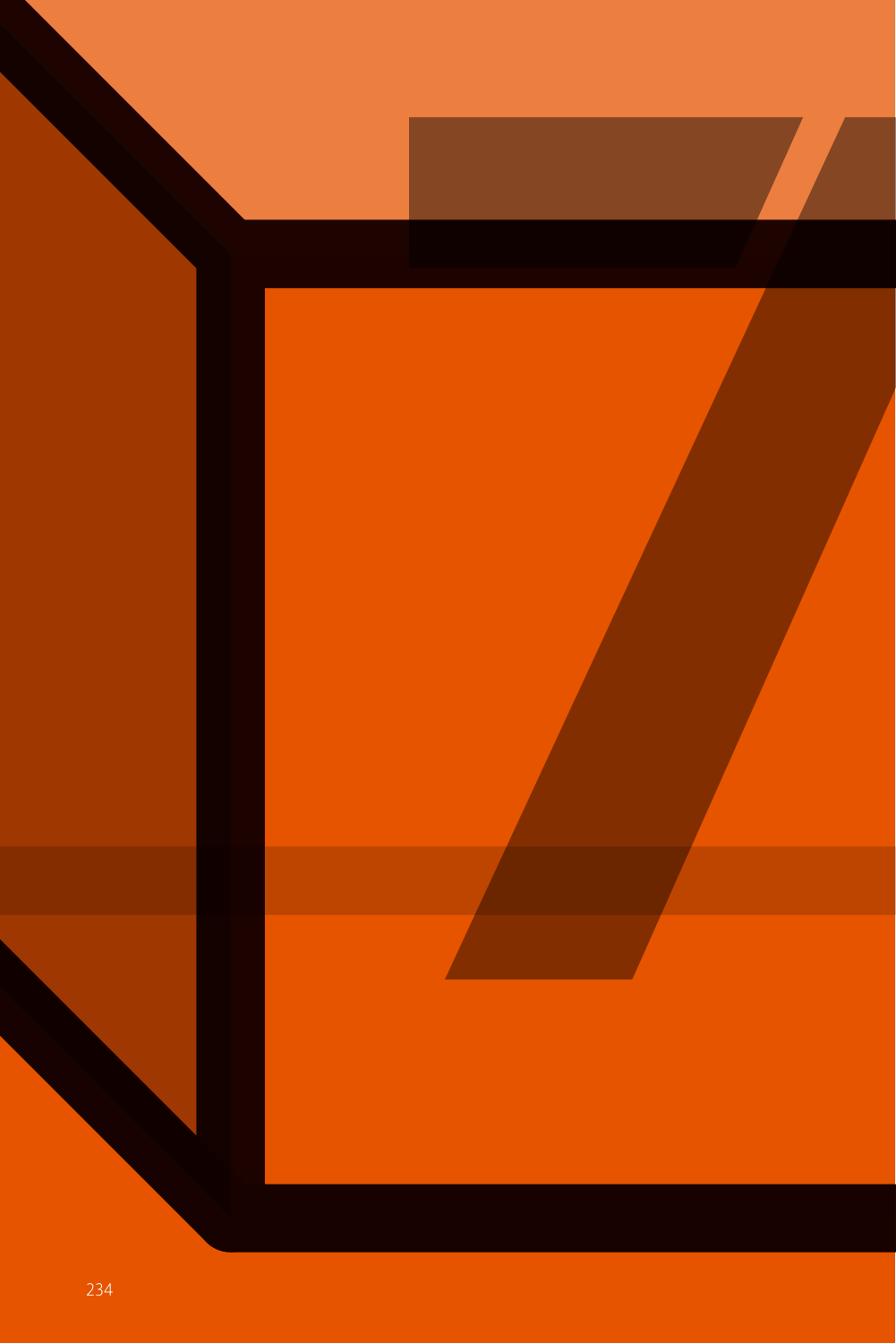# Building Block 7 Research Methods & Philosophy of Science

A broad methodological toolkit with quantitative and qualitative data collection and analysis methods, and reflection upon them.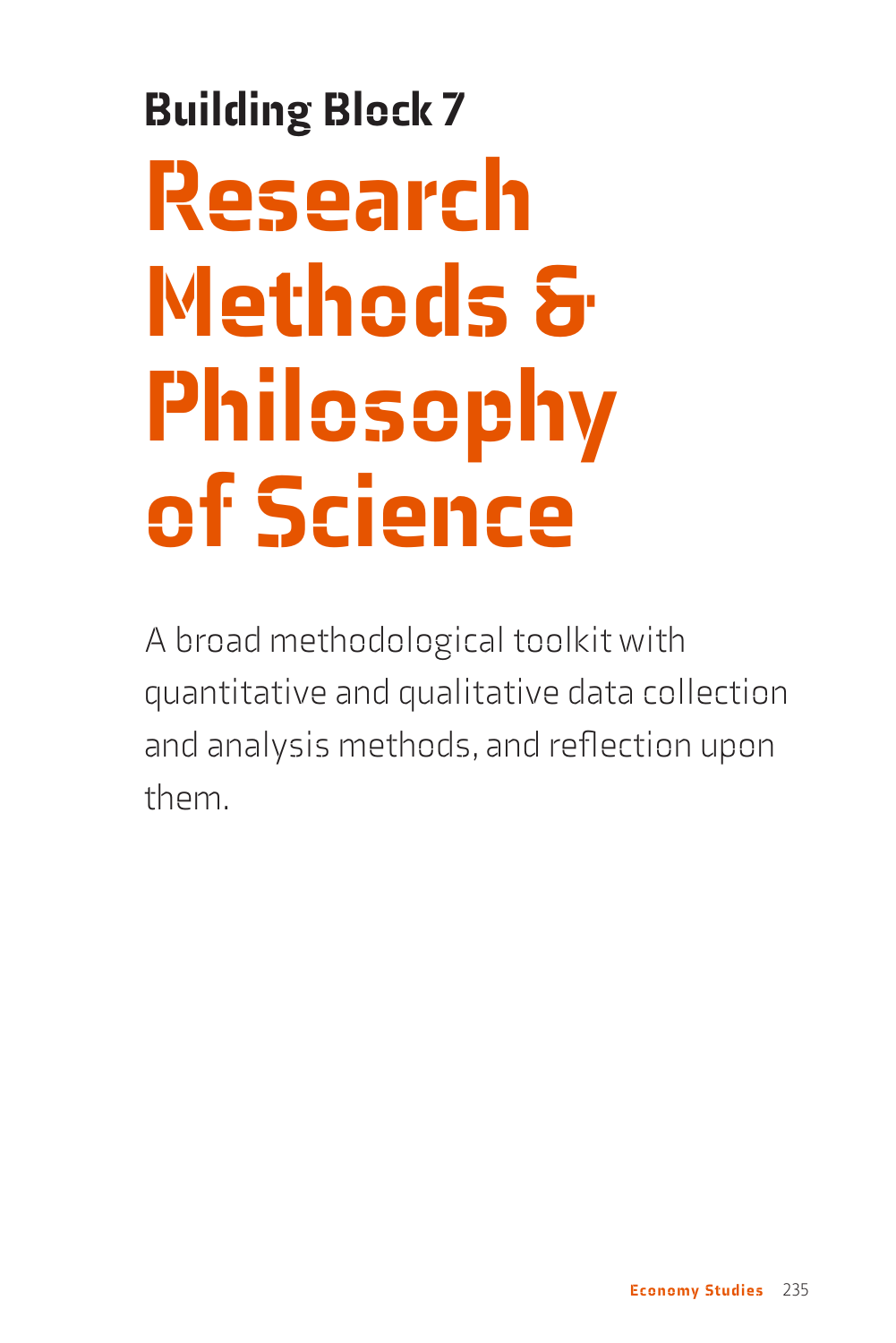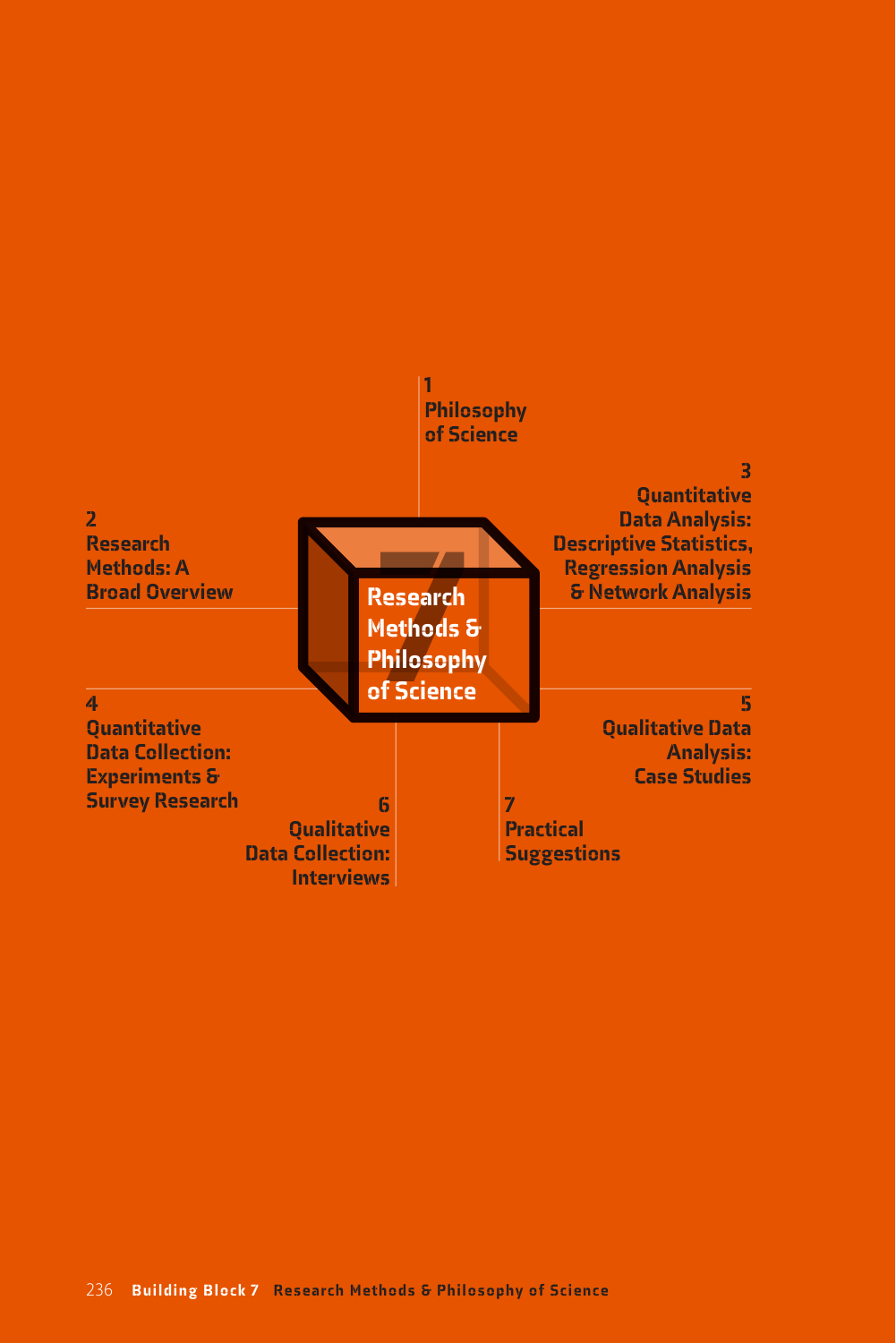#### What

The philosophy of science provides an important foundation for evaluating research methods. We encourage discussing ontology, epistemology, and ethics with students. This helps them choose suitable methodologies for their own research projects and develop their critical thinking when encountering research results. Research methods are a vital element in the modern economist's toolkit. This includes quantitative analysis methods, such as descriptive statistics, regression analysis and network analysis. It also includes qualitative analysis methods, such as case studies. Besides such data analysis tools, students should also gain experience with quantitative and qualitative data collection: designing and conducting experiments, survey research and interviews. This will give them a feel for data quality and put them in touch with the actual context that they are studying, beyond only the numbers.

#### Why

Economists are knowledge workers. Much of our work, both inside and outside academia, consists of working with – more or less formalised – research methods. Hence, we need a broad range of methodological skills and knowledge, as well as the ability to reflect upon our methodological choices and explain the implications for the interpretation of our findings. These are unique skills that make economists valuable members of teams and organisations.

#### Contrast with current programmes

Methods courses in current undergraduate programmes are generally limited to mathematics and various forms of regression analysis. These are useful tools for proving and testing economic theories, and crucial for publishing in today's academic journals. For a lot of work, however, it is essential to have a broader range of methodological tools available. The main purpose of most economists' work is generally guiding action, rather than developing and improving theories. Hence, students need to learn how to apply various quantitative and qualitative data collection and analysis methods to real data.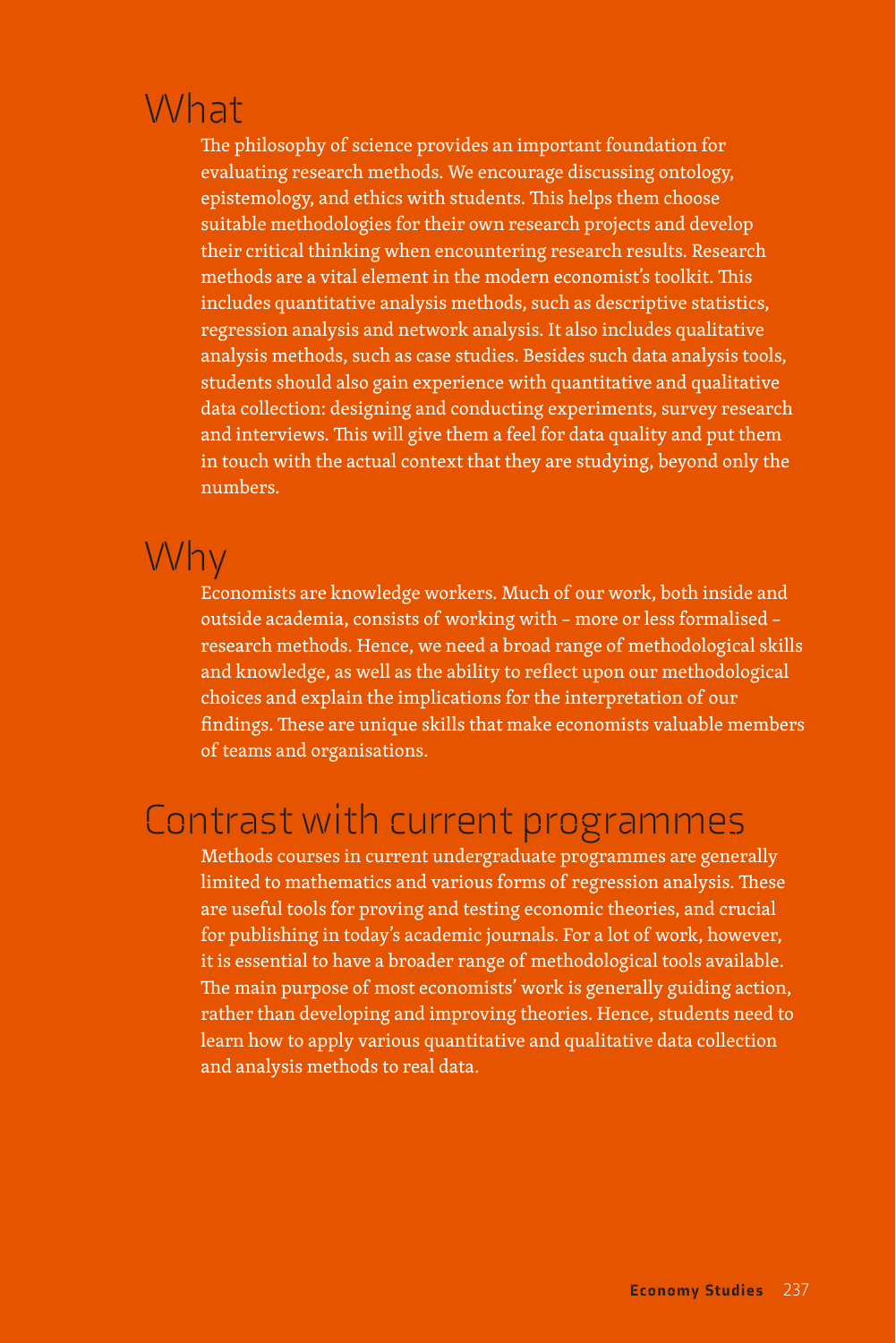#### *"Research is formalized curiosity. It is poking and prying with a purpose."*

**Zora Neale Hurston** (1942, p. 91)

Quantitative data *analysis* methods are important. In economics however, they do not require much defending: they are already the established status quo. Quantitative data *collection* methods, however, are rarely taught to economics students, despite the fact that students do learn how to analyse this data once it is collected. Philosophy of science, too, is largely accepted as a necessary component of academic programmes, even if it is still too often banished to the fringes of the programme. We believe it could be taught in a more integral and applied manner, as we discuss in the first section of this chapter.

The most unusual of our suggestions must be the inclusion of *qualitative* methods in the economist's toolkit. Hence, we will start by briefly making the case for methods like interviews and case studies. A good example is found in Karen Ho's work on Wall Street. Financial institutions, which are at the heart of the economy, are so quantitatively oriented that they generally prefer hiring physicists and mathematicians over economists and other social scientists. But when the curtain came crashing down in 2007, numbers were not enough to understand what had happened. In *Liquidated*, Karen Ho investigates financial instability by conducting over a hundred interviews and engaging in participant observation during her work as a consultant in various investment banks on Wall Street during multiple years (2009).

Her findings indicate how investment banks export their own insecure workplace labour arrangements to other sections of the economy. She identified a Wall Street culture that has distinct fads and fashions in its approach to business management. In the years before the crisis, this culture had come to focus relentlessly on downsizing and the flexibility of labour arrangements. Thereby, it had contributed both to the practices that led to the crisis throughout the broader economy, and to a banking landscape unable to withstand the shock, once it came.

Most students will not go on to extensively study topics such as the driving forces of Wall Street, nor will they have time for ethnographic research. Yet interviewing, absorbing and understanding bits of culture, and analysing case studies are skills that go beyond analysing pre-existing statistical data sets. They complement these data sets by providing context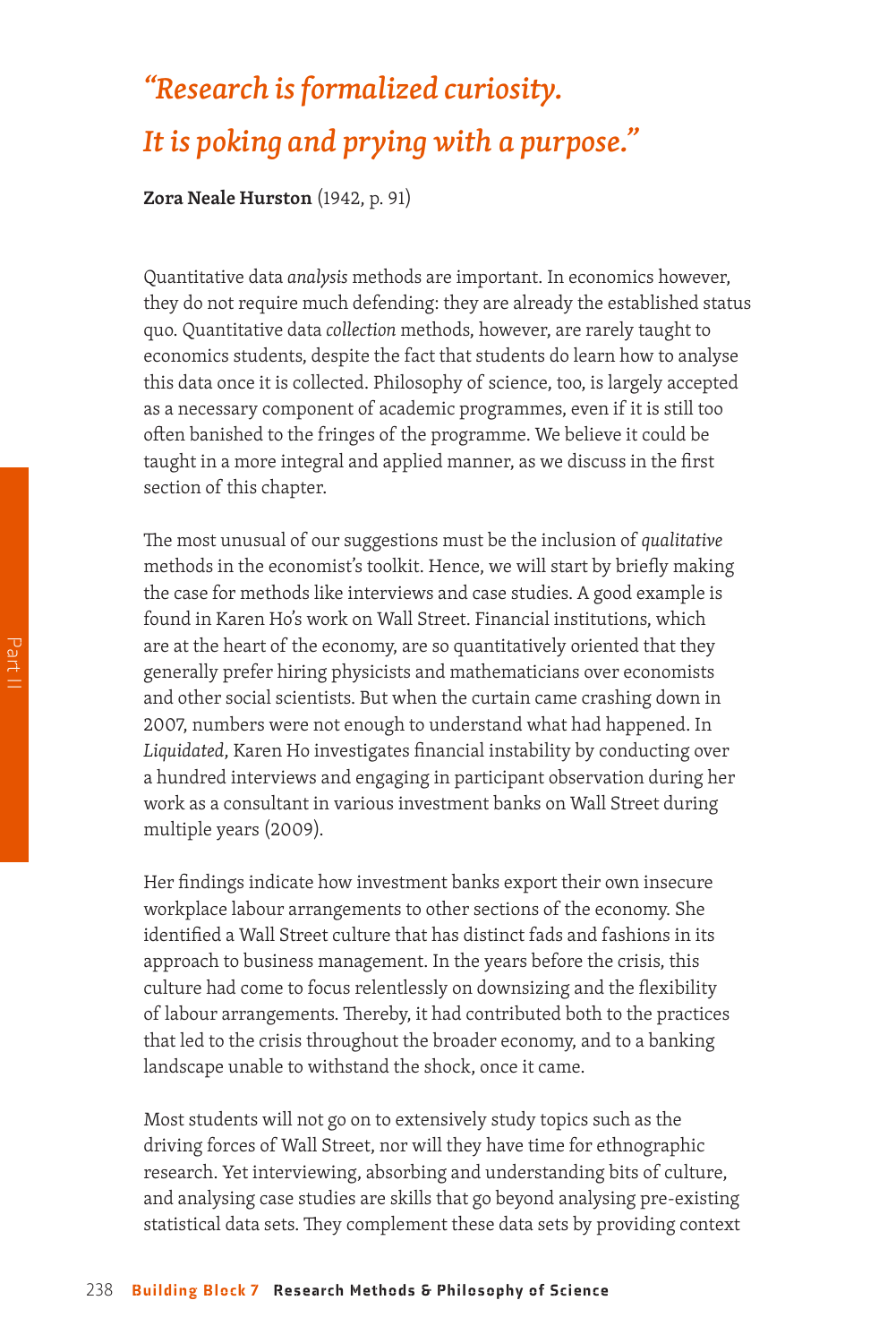and new insights into mechanisms which can help to explain observable phenomena, and are crucial for any economist, regardless of their area of expertise.

Qualitative methods are particularly important for understanding institutions and culture, crucial in economic dynamics. They also allow us to gain insight into the nature of different kinds of economic relationships, such as employment, transactions, buyer-supplier relationships and competition. Qualitative methods can also inform us about unexpected developments within the economy. For example, interviews and participant observations have provided new insights into how the financial sector works and why financial instability arises. Qualitative research methods can be very helpful in understanding the context of a specific case and acquiring an overview of how those involved perceive the situation. These various skills are particularly useful when working on concrete problems as professional economists. In short, qualitative methods can contribute both to the development of theory and to practical, concrete understanding.

It can also be very useful and productive to combine quantitative and qualitative research methods, often called mixed methods research. We discuss this on our website.

Research Methods & Philosophy of Science provides a practical discussion of teaching mixed methods research, as applied to economic topics.

economy.st/backgroundbb7



We start this building block with the philosophy of science and a broad overview of available methods, from quantitative to qualitative and from data collection to data analysis. We then explore quantitative methods in more depth, first discussing data collection methods, then discussing various techniques for data analysis. We subsequently do the same for qualitative methods. The chapter ends with suggestions on how to teach and effectively combine these various aspects of research methods, and a list of useful reading and teaching materials.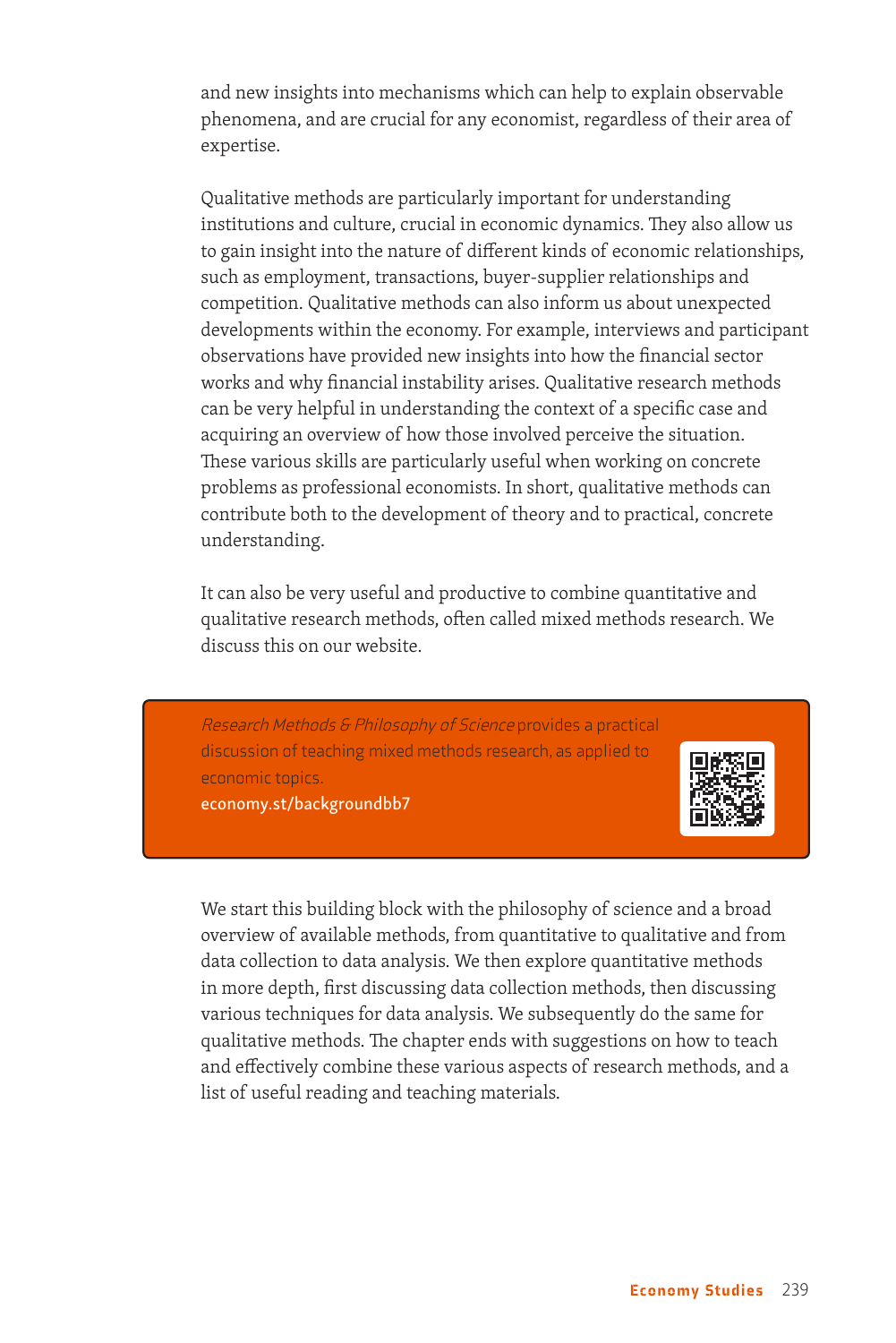## 1 Philosophy of Science

The aim of teaching philosophy of science is not to teach students 'the best way to do research'. Rather, it is to teach students how to make informed methodological choices and to be reflective on those choices. This requires explicit attention for the limitations of methods and the trade-offs involved in the process of making methodological decisions.

The two aspects of philosophy of science that are of particular importance are those that relate to the ontology and epistemology of economics. Here we only mention a few of important questions and approaches students should be exposed to; our website discusses further details.

*Ontology* is the study of the nature of the world. It asks questions such as: is there a world 'out there' that we can study objectively, or do we actively construct reality? Does the world consist of individual parts that relate to one another, or is it a systemic whole? It also questions whether the economic world fundamentally differs from the natural world.

*Epistemology* is about how we can or cannot know things. It asks whether we can objectively observe reality, or whether "knowledge" is always the result of our own interpretation and experience. It also considers the different ways in which we can or should acquire knowledge. For example, should we start from empirical observations or from logic? These questions are answered differently by different methodological traditions, such as positivism, interpretivism, (critical) realism, and pragmatism.

The goal here is not to convince students to choose one particular approach. Instead students should understand the different approaches, and in particular which arguments they make, so that they can make informed methodological decisions when studying a topic.

The *ethics* related to doing research are also an important aspect of the philosophy of science. Most universities have ethics committees to review the moral acceptability of studies, whether experiments, surveys or interviews. It is important to introduce students to ideas and debates surrounding these issues.

Philosophy of science does not have to be overly complicated or abstract. The easiest way to ensure this is to integrate it with other aspects of research methodology, which is why we combine them into this single building block. Philosophical issues can be discussed with the help of specific studies and concrete applications of methods, rather than only discussing the concepts in the abstract. When, for example, teaching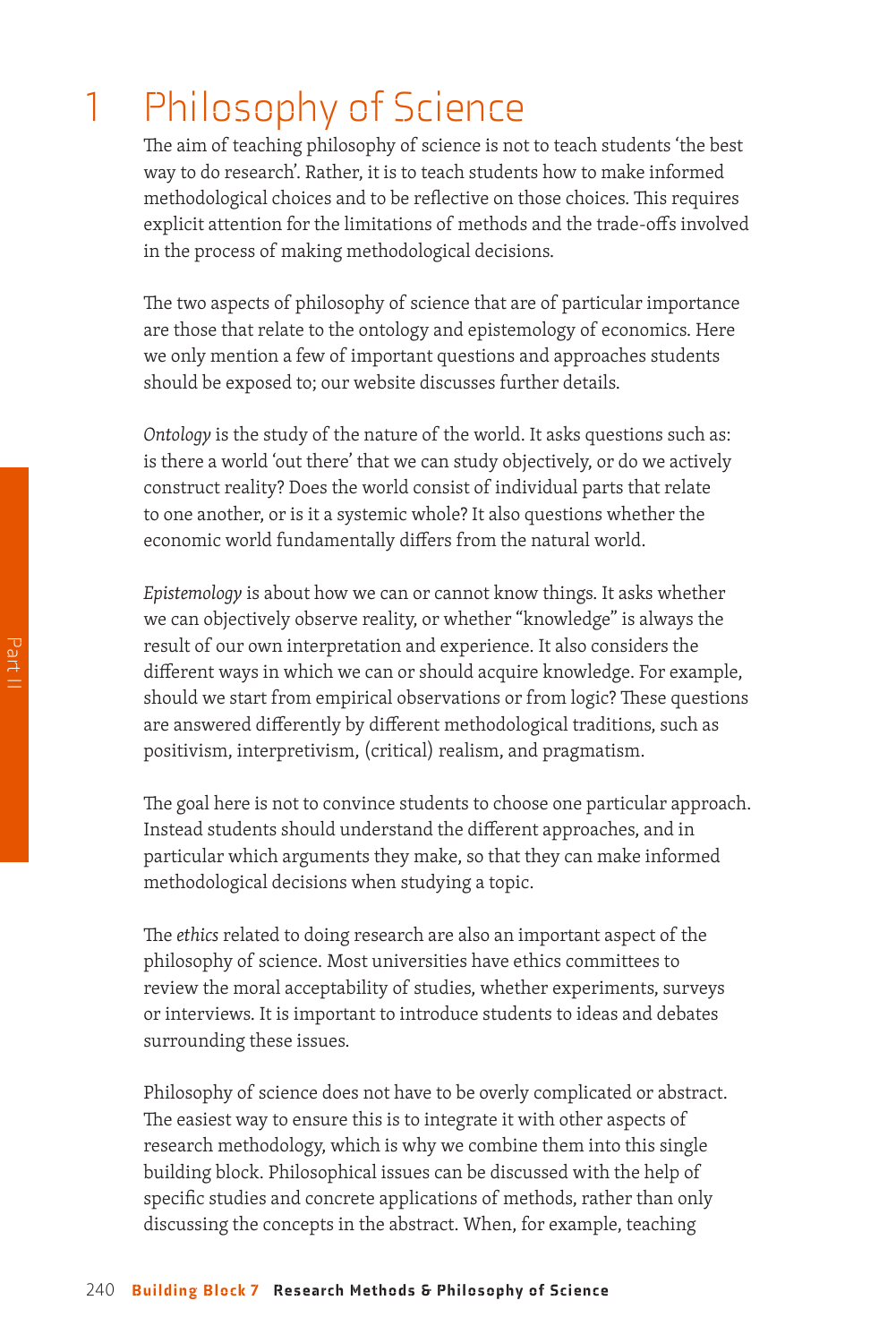students about the technicalities of regression analysis, it is important to discuss ideas about what statistical significance really tells us about the world (Ziliak & McCloskey, 2008).

Research Methods & Philosophy of Science discusses additional aspects of the philosophy of science, comparing different ontological and epistemological perspectives. economy.st/backgroundbb7



## 2 Research Methods: A Broad **Overview**

Now we turn to the research methods. In figure 7 below, we present an overview of qualitative and quantitative data collection and analysis methods. This is meant to illustrate the wide variety of options there are when teaching research methods to economics students. But as teaching time is always limited, we allocate the methods in two categories, *essential* and *additional*. We suggest the methods in the 'essential' box are most relevant for all economists to become familiar with.

The additional methods can, however, be crucial for students specialising in certain directions. If a student, for example, decides to specialise in qualitative research, it is key that he or she also learns about doing observations and how to apply content analysis and grounded theory to qualitatively analysing data. On the other hand, a student focused on quantitative methods would, for example, be helped by learning about automated data collection, and mathematical and agent-based modelling. As such, there are many relevant methods that are often too much to teach to all economics students, but are of great importance for those specialising in a certain direction.

We are very aware that this categorisation is likely to be contested and we advise teachers to change it according to their own views. At the same time, we recommend keeping the list of essential methods short, in order to keep it practically feasible to teach in a programme.

The methods categorised as essential are elaborated upon in the headings 3-6 of this chapter, below. In the online resources, we discuss the additional methods mentioned in the table.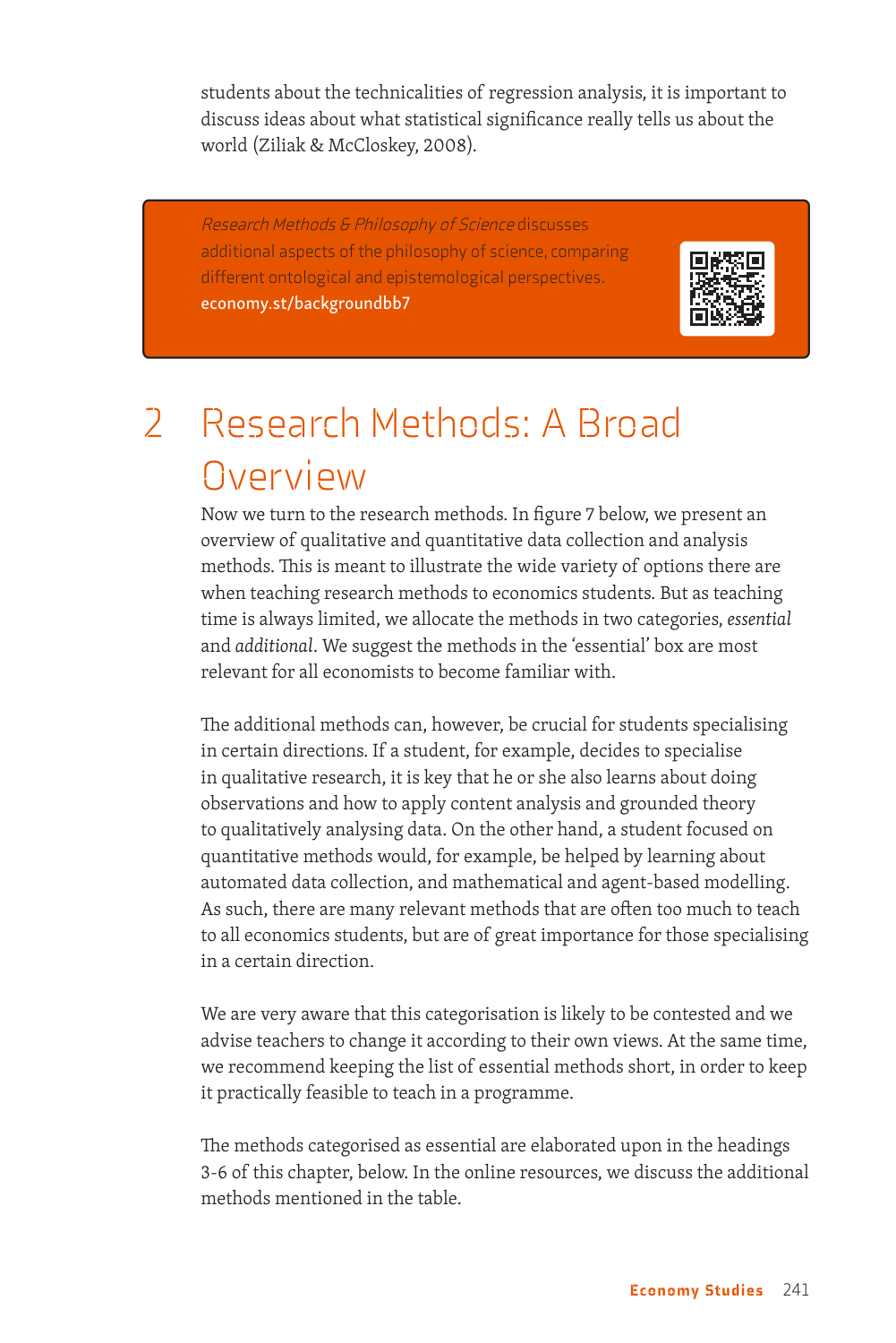|                                  | Qualitative                                                                                                                                                                                                                                                                                                 | Quantitative                                                                                                                                                                                                                                                                                                                                                                                                                                                            |
|----------------------------------|-------------------------------------------------------------------------------------------------------------------------------------------------------------------------------------------------------------------------------------------------------------------------------------------------------------|-------------------------------------------------------------------------------------------------------------------------------------------------------------------------------------------------------------------------------------------------------------------------------------------------------------------------------------------------------------------------------------------------------------------------------------------------------------------------|
| <b>Data</b><br><b>Collection</b> | Essential:<br>· Interviews<br>Additional:<br>· Non-participant observation<br>• Document collection<br>• Participant observation<br>• Focus groups                                                                                                                                                          | Essential:<br>• Experiments<br>• Survey research<br>Additional:<br>• Structured observation<br>• Automated data collection                                                                                                                                                                                                                                                                                                                                              |
| <b>Data</b><br><b>Analysis</b>   | <b>Essential:</b><br>• Case studies<br>Additional:<br>• Content analysis<br>• Grounded theory<br>· Discourse analysis<br>· Qualitative comparative<br>analysis<br>• Analytic induction<br>• Framework analysis<br>• Ethnomethodology<br>• Phenomenology<br>• Thematic analysis<br>• Property space analysis | <b>Essential:</b><br>• Descriptive statistics<br>• Regression analysis<br>• Network analysis<br>Additional:<br>• Mathematical modelling<br>• Principal component analysis<br>• Factor analysis<br>• (Multiple) Correspondence<br>analysis<br>• Cluster analysis<br>• Geospatial information<br>systems<br>• Automated content analysis<br>• Structural equation<br>modelling<br>• Simultaneous equation<br>models<br>• Vector autoregression<br>· Agent-based modelling |

*Figure 7: An overview of research methods.*

Research Methods & Philosophy of Science discusses the methods listed under 'Additional' in the above table. economy.st/backgroundbb7

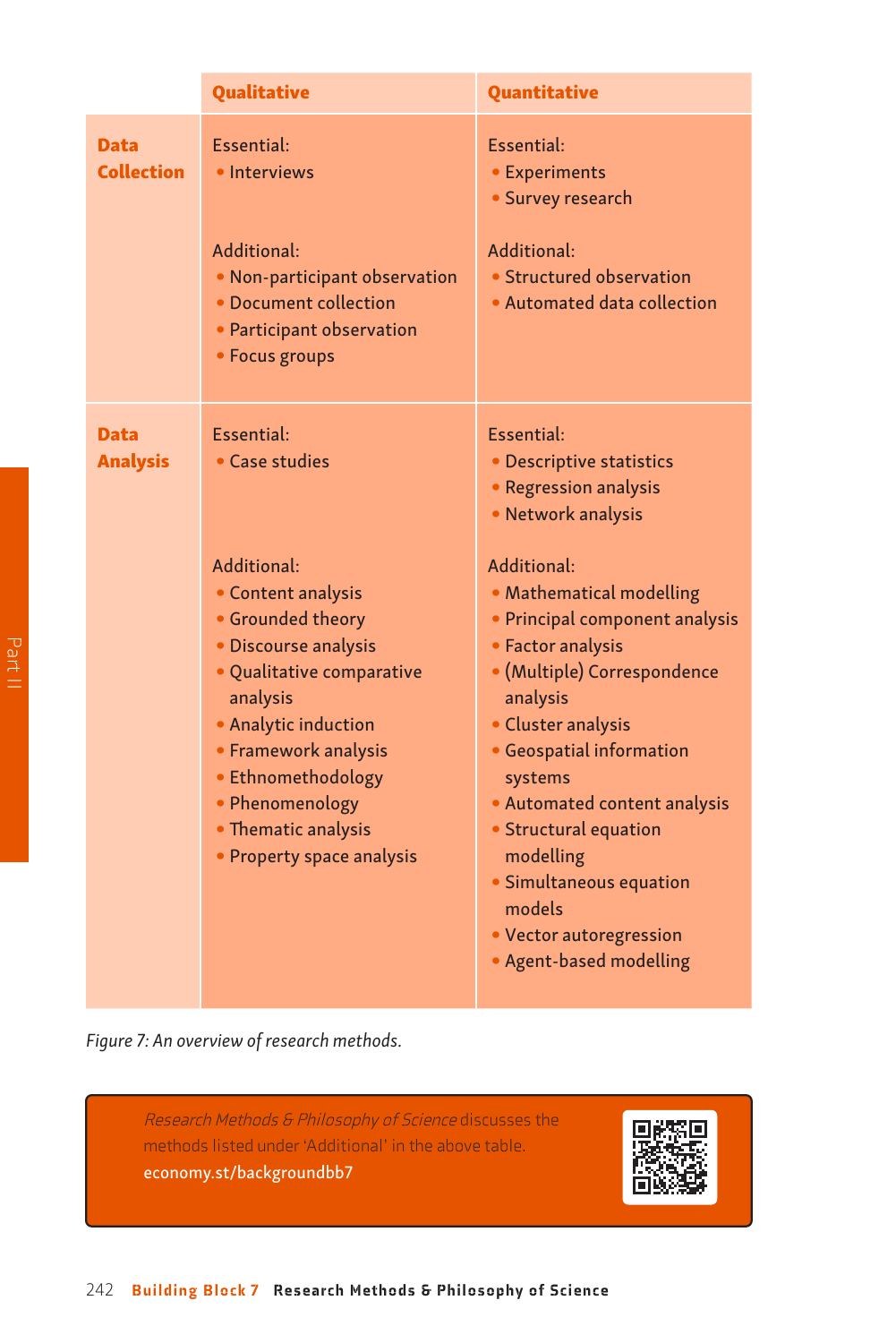## 3 Quantitative Data Analysis: Descriptive Statistics, Regression Analysis & Network Analysis

Statistics can provide very helpful insights into economic systems and dynamics. For this reason, we think it is important that economics students acquire a good basis in quantitative data analysis in their programmes. When teaching quantitative data analysis methods more diversity can also enrich economics education. Current programmes focus predominantly on regression analyses. Students could benefit from learning a broader set of statistical techniques, and in particular network analysis. It is becoming increasingly clear how such new methods can help us understand economic dynamics, such as the Global Financial Crisis of 2007-2008 and its build-up with massive international financial flows, or the COVID-19 crisis with the global spread of the virus.

More generally, we encourage putting less emphasis on mathematical modelling in compulsory economics courses. Surveys among employers of economists indicate that professional economists rarely need sophisticated mathematical or econometric skills (Yurko, 2018). What is generally needed in practice, is being able to work, make sense of and communicate relatively basic statistical analyses. As such, economics programmes can better prepare students for their future roles by putting less emphasis on mathematical skills. As Robert Frank, professor at Cornell University (2011, p. 408) writes:

*"Most introductory courses (and my own was no exception in the early days) make little use of narrative. Instead, they inundated students with equations and graphs. Mathematical formalism has been an enormously important source of intellectual progress in economics, but it has not proved an effective vehicle for introducing newcomers to our subject. Except for engineering students and a handful of others with extensive prior training in math, most students who attempt to learn economics primarily through equations and graphs never really grasp [it]."*

This is not to say that mathematical modelling has no use. For those students with interest or talent for mathematics, like ourselves, it should be possible to specialise in this area through elective courses. In this way, the students who would later like to publish papers in mainstream economics journals have the opportunity to learn the research methods generally required there. At the same time, those less inclined towards mathematics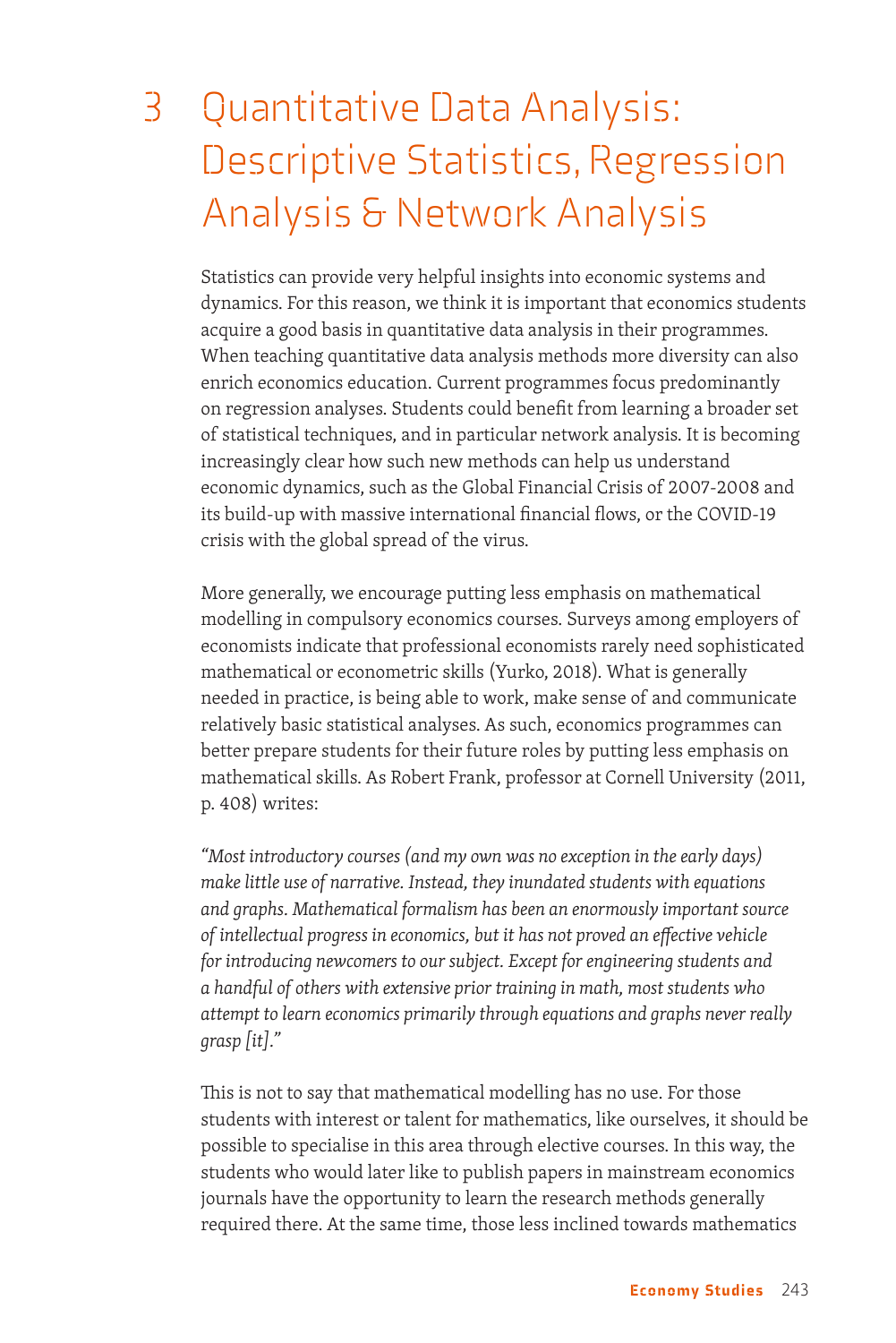are not prevented from becoming economists. In this way, economists, as a group, will be better able to fulfil their societal role as they will be able to apply a broader range of methods.

When mathematics is taught, we advise to mainly teach it mainly through tutorials and assigned homework as these allow for more differentiation and personal attention. Even more so than for other parts of economics education, students follow mathematics at different speeds and learn it in different ways. The traditional lecture teaching style, with a single professor standing at the front of the class writing out equations on the blackboard, therefore, does not seem to be the best way to enable students to develop their mathematical skills.

### 4 Quantitative Data Collection: Experiments & Survey Research

Beyond these techniques of analysis, we suggest that students gain hands-on experience with data collection methods, and in particular experiments and survey research. This will give them a feel for how datasets should be interpreted, but also help them gauge the reliability and limitations that come with any dataset. Let students design their own questionnaire and go out and gather a small dataset by themselves, and then work with that dataset on the aforementioned analytical techniques.

More and more programmes are incorporating behavioural economics and experimental methods. We applaud this development and encourage it, but we do think that learning how to collect quantitative data through surveys is even more critical. The main reason for this is that most data used by economists, both in academic and policy circles, still comes from surveys or processed government and tax files.

As Chang put it (2012, p. 1): *"Some economists say [numbers] are like sausages: you don't know what they really are until you cut into them."* If students do not learn how datasets are constructed during their education, they are likely to never really understand the numbers they will be intensively working with for the rest of their careers. Just as with statistics, it is important that students not only learn how to do the techniques, but are also taught how to reflect upon the advantages and disadvantages of methodological choices.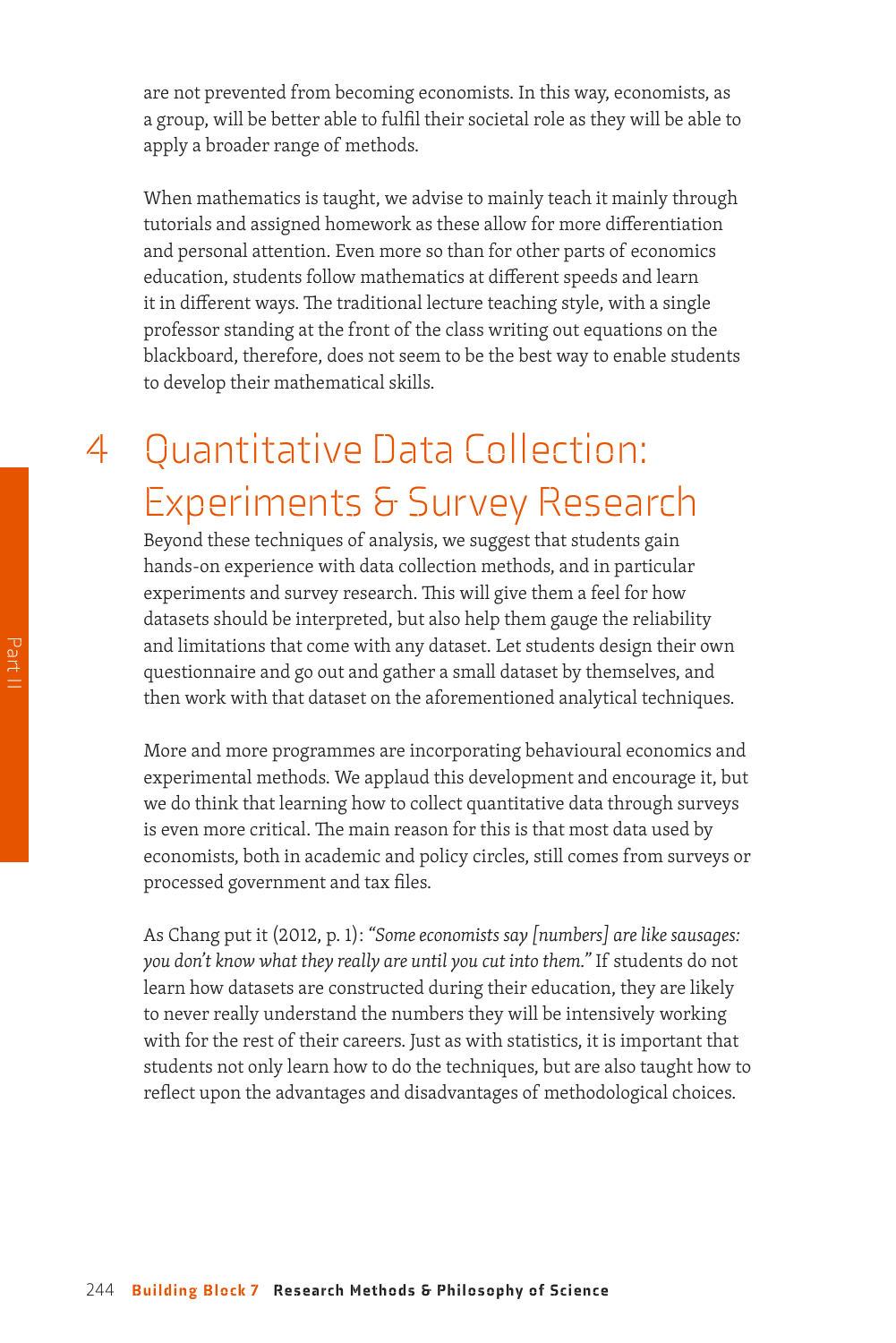## 5 Qualitative Data Analysis: Case Studies

There are many different forms of qualitative data *analysis*, but case study research seems most essential for any economist. This is a useful approach to finding and describing essential information, and has the additional advantage that it almost automatically provides students with knowledge about the actual economy. Like interviewing, case study research is often applied by professionals working outside of academia. For this reason, it is useful to focus on teaching students to apply the method in practice and what aspects to be conscious of. Academic research is generally done more carefully in a longer time span and puts more emphasis on methodology. Practical applications of methods are often more concerned with the substance and conclusions. Students should therefore learn how to be able to acquire practically useful insights but in a methodologically proper manner.

For the systematic analysis of qualitative data, there are many other methods as outlined in the table above, such as content analysis, grounded theory, qualitative comparative analysis, and analytic induction. And like with quantitative analysis, it is useful for students to learn to work with software for analysis. However, while these methods are of great importance for students specialising in qualitative analyses, they seem to be less important for the average professional economist. Therefore, we recommend offering these qualitative data analysis methods in elective, rather than compulsory, courses. More details on these other techniques can be found in the online resources.

## 6 Qualitative Data Collection: Interviews

In addition to the large variety of qualitative data collection methods mentioned in the table above, we believe the most foundational method is interviewing. A key example of the usefulness of interviewing to economics is the study of Bewley into wage rigidity (1999). Rather than theorising about human behaviour in the abstract, he realised more insight into the matter could be gained by empirically investigating why both employers and employees are reluctant to let wages fall during recessions, creating a widely cited breakthrough study by using interviews.. Interviews are not only used by academic researchers. Many professionals in different types of organisations often use interviews to collect data, as it is a uniquely useful method for systematically acquiring knowledge about processes and people's experiences and thoughts.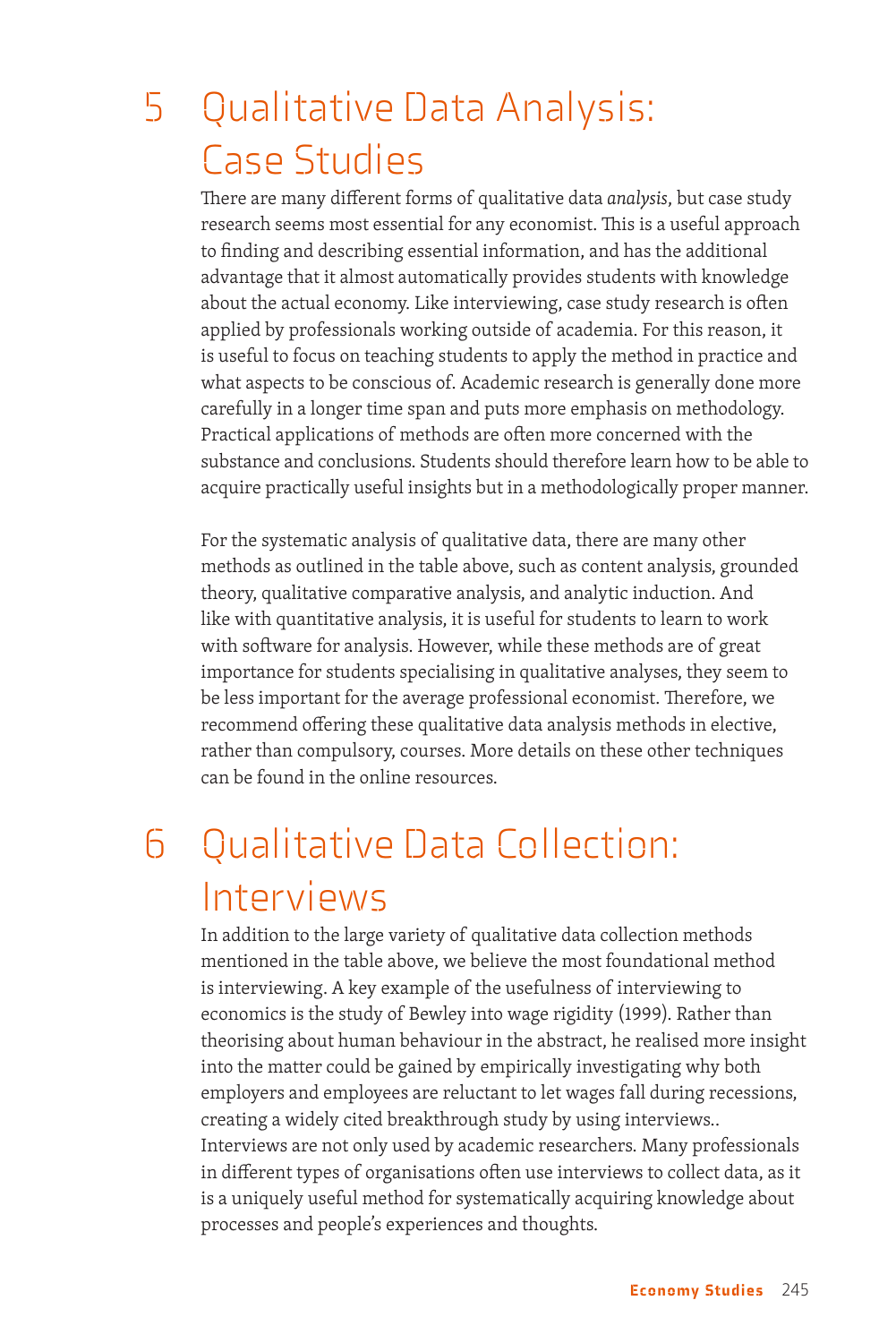Students can easily start working with this method, just as running a regression analysis on a computer can be done with the push of a button. The challenge is, however, to do it well and to make students conscious of methodological issues and trade-offs, and helping them acquire skills and experience by practising the method. It is, for example, important to pay attention to issues such as the structure of an interview, the phrasing of the questions, the non-verbal communication during the interview, and the context in which the interview takes place.

#### 7 Practical Suggestions

We have three suggestions for how to teach these methods: be as hands-on as possible, use up-to-date software and teach specific approaches as part of a broader overview of the methods field.

First, ask students to apply the methods you teach them. Students find it much more interesting that way, and much more memorable. Perhaps most importantly, it prepares them for how they will use the methods in the future in their careers, as most students will become practical – rather than academic – economists. Another possibility is to teach methods in the context of a larger research project, which includes reading and evaluating existing research as well as letting students conduct empirical research themselves.

We understand that, for didactical reasons, it can sometimes be helpful to use fictional data to introduce students to the basics. However, we think it is important that this practice is kept to a minimum and students learn to work with real data as much as possible. The importance of this was expressed by a UK public sector manager who said (Yurko, 2018, p. 11):

*"I'd basically make a lot of it more applied. I'm always slightly astonished you can go through three years of an undergrad learning macroeconomics without really knowing what GDP is or even knowing where to look on the internet to get GDP data. … It would be useful if they had a bit more of how to actually use econometrics rather than the technical, basic how to do econometric proofs."*

To collect quantitative data students could design their own survey to investigate a particular research or policy question. Going door to door to conduct those surveys and finding respondents online will teach them much about the messy nature of statistical data, and it is a valuable personal experience that they will not forget easily. In addition, it breaks the school-like monotony of lectures and working groups. Once collected, the data can be analysed using the various descriptive and inferential statistical techniques mentioned above.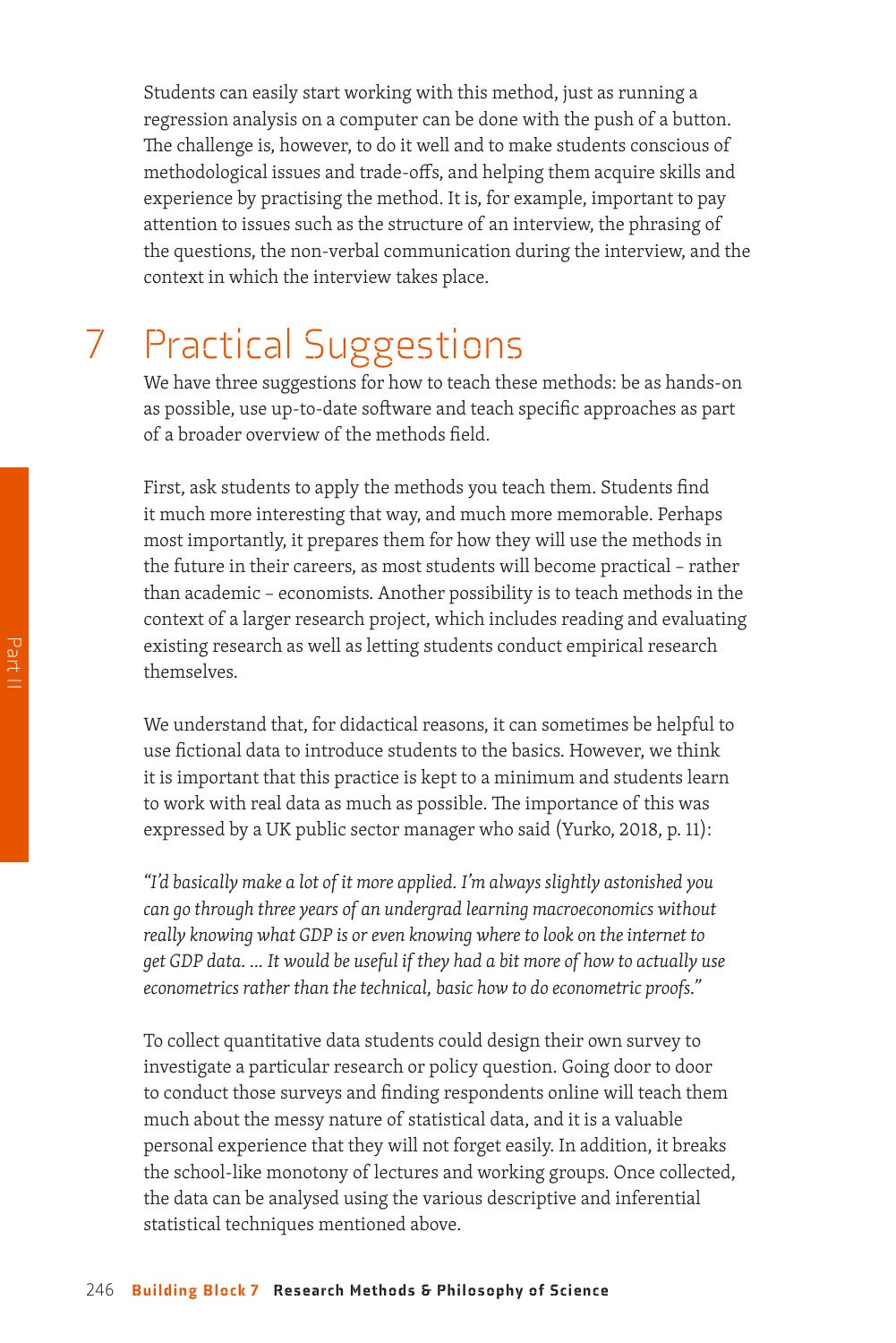Teaching the qualitative data *collection* method of interviewing is an excellent opportunity to send students out to do fieldwork. For instance, students could be tasked to find a company, government institution, a bank or any other economic environment to do observations and conduct (brief) interviews with a number of employees. This data could then be analysed using qualitative data *analysis* techniques, such as content analysis and case study.

Second, we advise to use state-of-the-art software, both for quantitative and qualitative data analysis. Being able to work with up-to-date software is often a highly rewarded skill in employment and thus important to teach in economics programmes. We do recognise that this might sound easier than it is, as it requires continuous time investment from the teacher to be acquainted with recent developments in software. To find the right software, ask employers and academics at the research frontier, or search online.

Third and finally, we suggest it is useful to teach students to understand and be able to evaluate a broader set of methods, which students will not learn to actively apply themselves. Such overviews of the methods field will enable students to grasp more advanced work and other types of research, and to know what things to pay attention to. Approach the methods in an integrated way and connect the different aspects to each other. Instead of teaching and reflecting on the techniques (only) separately, discuss them together. An assignment could be to read a certain set of papers or research reports, and reflect upon the main methodological choices and steps, and explain how the results should be interpreted. Properly reading and summarising literature is a skill in itself, not only a preparation phase for conducting new research projects.

Unfortunately, there are limitations on how many methods students can be taught in up to three-year programmes. It is practically impossible to try to teach them all relevant methods. It is, however, possible to give them an overview and basic understanding of them, and to give them the skills required to learn new methods quicker and more thoroughly. We would therefore advise teaching students a wide range of methods relatively briefly, and select a few research methods for hands-on training, in more detail. This gives students both a rough idea of different methods as well as the experience of working more in-depth with some of them.